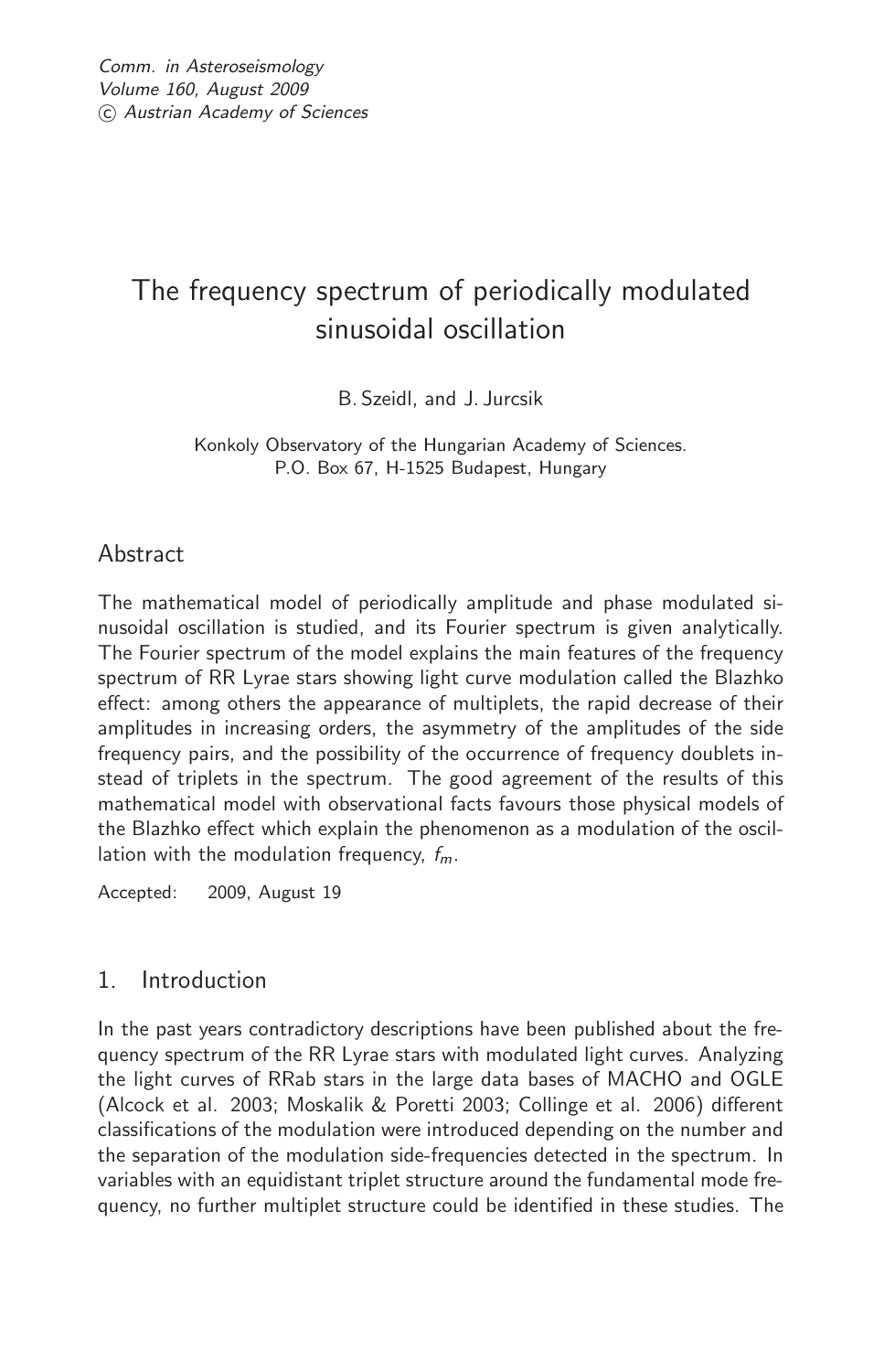observations focused on individual Blazhko stars, however, inevitably proved the presence of higher multiplets (quintuplet, septuplet structures) in the spectrum (Hurta et al. 2008; Jurcsik et al. 2008; Kolenberg et al. 2009, Jurcsik et al. 2009a). Up to now the only mathematical model that aimed to describe the full spectrum with multiplets of Blazhko variables was published by Breger & Kolenberg (2006). However, no detailed confrontation with the observations of the possible predictions of this model e.g., on the amplitudes of the components of the multiplets has been performed.

As the frequency spectrum implies the basic information (amplitudes and phase angles) on the light curve modulation, its correct knowledge and interpretation is very important for proper understanding of the Blazhko effect. If we find the adequate mathematical model that describes all the features of the frequency spectrum of the well-observed Blazhko stars (frequencies, amplitudes and phase relations), it may provide a starting-point and steady base for theoretical investigations.

## 2. The frequency spectrum of periodically modulated sinusoidal oscillation

The amplitude and phase modulated sinusoidal oscillation is given by the formula

$$
m(t) = a [1 + b \sin (\Omega t + \varphi_1)] \sin [\omega t + \varphi_0 + c \sin (\Omega t + \varphi_2)], \qquad (1)
$$

where  $\omega = 2\pi f_0$ ,  $f_0$  is the fundamental frequency,  $\Omega = 2\pi f_m$ ,  $f_m$  is the frequency of the modulation, *a*, *b* and  $c = 2\pi f_0 q$  are the amplitudes of the oscillation, the amplitude and the phase modulations, respectively. *q* expresses the amplitude of the phase modulation relative to the fundamental period,  $\varphi_0$ ,  $\varphi_1$  and  $\varphi_2$  denote the phases of the oscillation, amplitude and phase modulations, respectively. Analytically, there is no limit for the parameters  $a$ ,  $b$  and  $c(q)$ , but because of observational constraints we confine our discussion to the parameter values  $0 \leq b \leq 1$  and  $|c| \leq \pi/2$ . Solutions for parameters out of these ranges are irrelevant in asteroseismology.

We do not consider modulation of the oscillation frequency here as the modulated oscillation of the form of

$$
m(t) = a \sin[\omega(1 + d \sin(\Omega + \varphi_3))t + \varphi_0] =
$$
  

$$
a \sin[\omega t + \varphi_0 + d\omega t \sin(\Omega t + \varphi_3)]
$$

corresponds to a phase modulation with variable modulation amplitude  $(c =$  $d\omega t$ ) and time dependent, unstable frequency spectrum.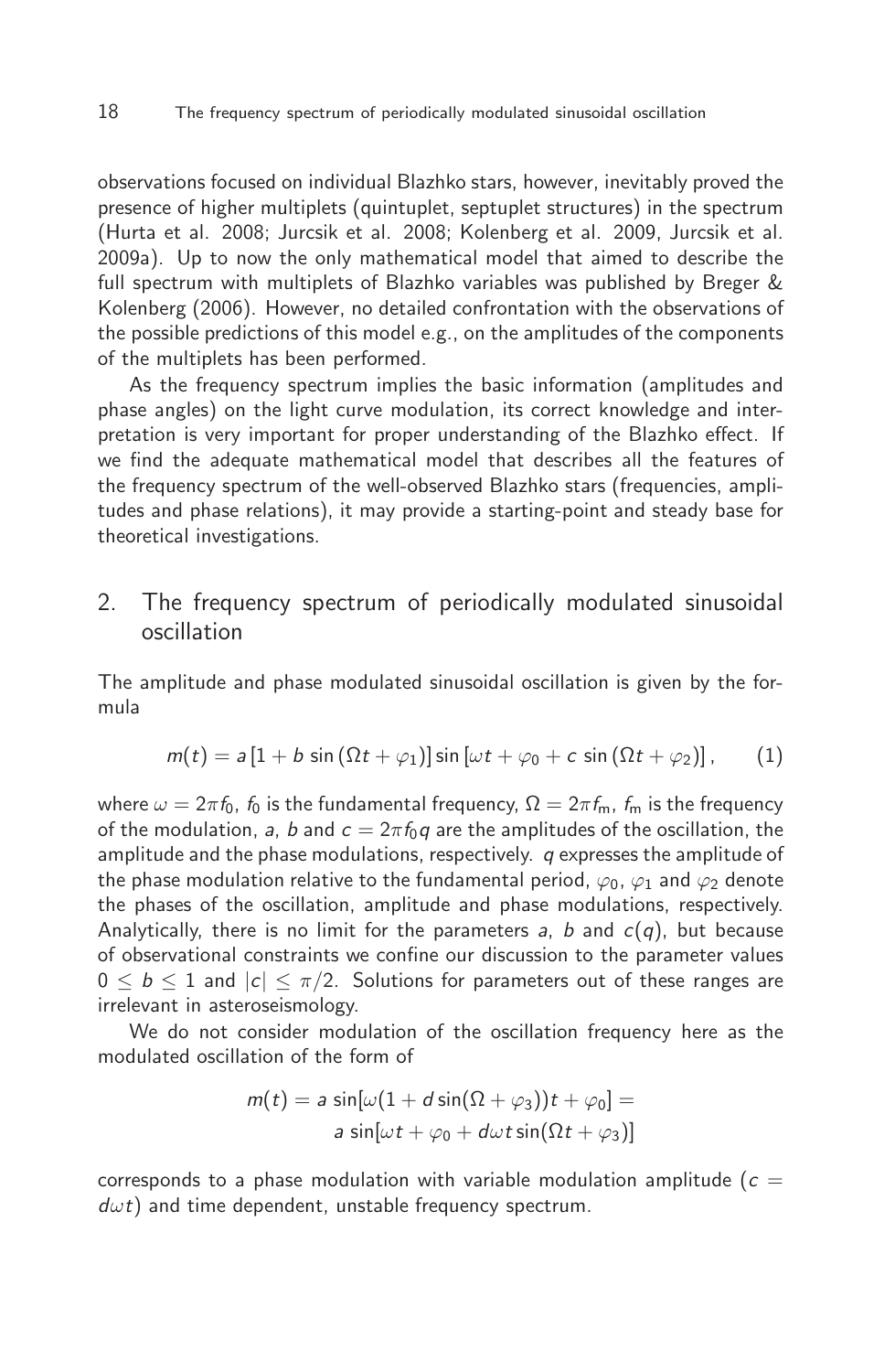By suitable choice of the starting epoch, without any restriction on the general validity,  $\varphi_0 = 0$  and  $\varphi_2 = 0$  can be attained. If the initial epoch corresponds to the timing of both the mid rising branch of the phase modulation and the mid descending branch of the oscillation (taking into account the reverse direction of the magnitude scale) both  $\varphi_0 = 0$  and  $\varphi_2 = 0$  fulfill. Since  $f_0$  and  $f_m$  can be regarded as rational numbers as the accuracy of their numerical value is limited by the observations, such an epoch should exist. We note here that with cosine representation the choice of the appropriate initial epoch would be more natural, it would correspond to the maxima of the oscillation and the phase modulation.

Denote now  $\Phi = \varphi_1 - \varphi_2$  the epoch independent phase difference between the amplitude and phase modulations. Then the time history of the modulated oscillation is described as follows

$$
m(t) = a[1 + b \sin(\Omega t + \Phi)]\sin(\omega t + c \sin \Omega t). \tag{2}
$$

Taking the simple trigonometric addition formula of sin $(\alpha + \beta)$  and the Taylor-series of sin *x* and cos *x* into account, Eq. 2 has the form

$$
m(t) = a\left(1+b\sin\Phi\cos\Omega t + b\cos\Phi\sin\Omega t\right)
$$

$$
\left[\sin\omega t \sum_{n=0}^{\infty} (-1)^n \frac{c^{2n}}{(2n)!} \sin^{2n}\Omega t + \cos\omega t \sum_{n=0}^{\infty} (-1)^n \frac{c^{2n+1}}{(2n+1)!} \sin^{2n+1}\Omega t\right]
$$
(3)

Substituting the well-known power-reduction formulae Eqs. 4 and 5 into Eq. 3 with  $\alpha = \Omega t$ 

$$
\sin^{2n} \alpha = \frac{1}{2^{2n-1}} \left[ -\frac{1}{2} {2n \choose n} + \sum_{k=0}^{n} (-1)^k {2n \choose n-k} \cos 2k\alpha \right]
$$
(4)

and

$$
\sin^{2n+1}\alpha = \frac{1}{2^{2n}}\sum_{k=0}^{n}(-1)^k \binom{2n+1}{n-k} \sin(2k+1)\alpha \tag{5}
$$

and then applying the simple trigonometric formulae

$$
\sin \alpha \sin \beta = \frac{1}{2} [\cos (\alpha - \beta) - \cos (\alpha + \beta)]
$$
  
\n
$$
\sin \alpha \cos \beta = \frac{1}{2} [\sin (\alpha - \beta) + \sin (\alpha + \beta)]
$$
  
\n
$$
\cos \alpha \cos \beta = \frac{1}{2} [\cos (\alpha - \beta) + \cos (\alpha + \beta)]
$$
\n(6)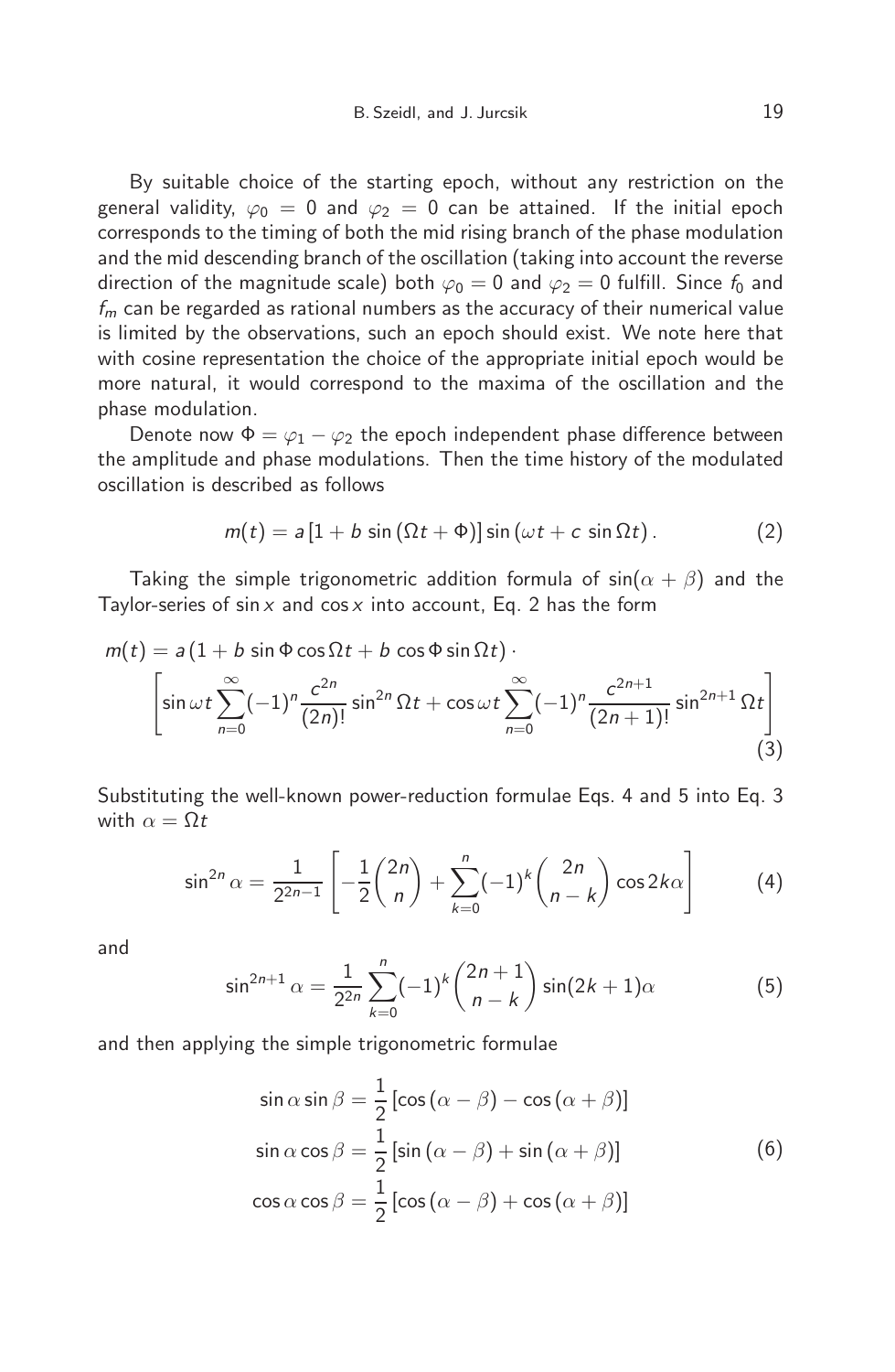where  $\alpha = \omega t$ ,  $\beta = i\Omega t$ ,  $i = 1, 2, 3, ...$ , Eq. 3 will have the form

$$
m(t) = x_0 \sin \omega t + z_0 \cos \omega t + \sum_{i=1}^{\infty} x_i \sin(\omega + i\Omega)t + \sum_{i=1}^{\infty} y_i \sin(\omega - i\Omega)t + \sum_{i=1}^{\infty} z_i \cos(\omega + i\Omega)t + \sum_{i=1}^{\infty} w_i \cos(\omega - i\Omega)t
$$
\n(7)

where  $x_i$ ,  $y_i$ ,  $z_i$  and  $w_i$   $(i=1,2,3,...)$  coefficients depend only on  $a,$   $b,$   $c$  and  $\Phi.$ Applying the known relations Eqs. 8 and 9 to Eq. 7:

> $\cos \alpha = \sin \left( \alpha + \frac{\pi}{2} \right)$ 2  $\alpha = (\omega \pm i\Omega) t \quad i = 0, 1, 2, ...$  (8)

and

$$
X_1 \sin \nu t + X_2 \sin \left(\nu t + \frac{\pi}{4}\right) = X \sin \left(\nu t + \varphi\right), \quad \nu = \omega \pm i\Omega \quad (i = 0, 1, 2, ...)
$$
\n(9)

where  $X^2 = X_1^2 + X_2^2$  and tan  $\varphi = X_1/X_2$  we arrive at the Fourier spectrum of the modulated sinusoidal oscillation:

$$
m(t) = A_0 \sin(\omega t + \chi_0) + \sum_{i=1}^{\infty} A_i^+ \sin[(\omega + i\Omega) t + \chi_i^+]
$$
  
+ 
$$
\sum_{i=1}^{\infty} A_i^- \sin[(\omega - i\Omega) t + \chi_i^-]
$$
 (10)

By using the outlined procedure we can derive the  $A_0$ ,  $A_i^+$  and  $A_i^-$  coefficients (amplitudes) as well as their phase angles,  $\chi_{0},\,\chi_{i}^{+}$  and  $\chi_{i}^{-}.$ 

As an example we derive the amplitudes and phases of the triplet. In this case only the  $k = 0, 1$  terms in Eq. 4 and the  $k = 0$  term in Eq. 5 should be considered and substituted into Eq. 3 for each  $n (n = 0, 1, 2, ...)$ . All the other terms contribute to the higher members of the multiplets. In this case taking Eqs. 6 into account, Eq. 3 takes the form:

$$
m(t) = a \left(1 + b \sin \Phi \cos \Omega t + b \cos \Phi \sin \Omega t\right) \cdot \left\{\sin \omega t \sum_{n=0}^{\infty} (-1)^n \frac{c^{2n}}{2^{2n-1}(2n)!} \left[ \binom{2n}{n} - \binom{2n}{n-1} \cos 2\Omega t - \frac{1}{2} \binom{2n}{n} \right] + \cos \omega t \sum_{n=0}^{\infty} (-1)^n \frac{c^{2n+1}}{2^{2n}(2n+1)!} \binom{2n+1}{n} \sin \Omega t \right\} + g \tag{11}
$$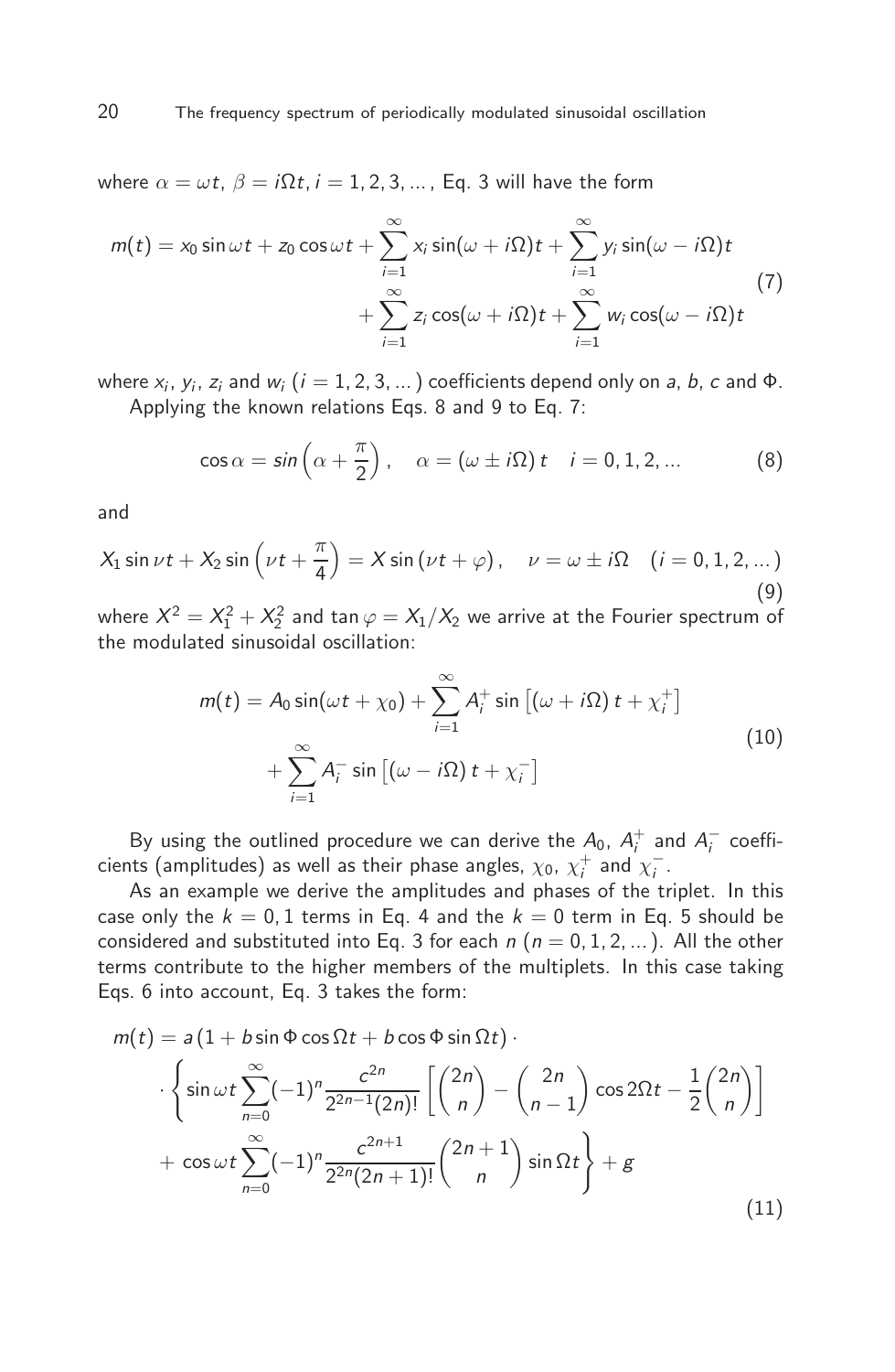where *g* is a function of  $\omega \pm k\Omega$ ,  $k \ge 2$ .

Let the convergent series

$$
S = \sum_{n=0}^{\infty} (-1)^n \left(\frac{c^n}{2^n n!}\right)^2 = 1 - \frac{c^2}{4} + \frac{c^4}{64} - \frac{c^6}{2304} + \frac{c^8}{147456} - \frac{c^{10}}{14745600} + \dots (12)
$$

and

$$
S_1 = \sum_{n=0}^{\infty} (-1)^n \left(\frac{c^n}{2^n n!}\right)^2 \frac{n}{n+1} = -\frac{c^2}{8} + \frac{c^4}{96} - \frac{c^6}{3072} + \frac{c^8}{184320} - \frac{c^{10}}{17694720} + \dots
$$
\n(13)

Since

$$
\binom{2n}{n} = \frac{(2n)!}{(n!)^2}; \quad \binom{2n}{n-1} = \frac{(2n)!}{(n!)^2} \frac{n}{n+1}; \quad \binom{2n+1}{n} = \frac{(2n+1)!}{(n!)^2} \frac{1}{n+1}
$$

Eq. 11 takes the form:

$$
m(t) = a(1 + b\sin\Phi\cos\Omega t + b\cos\Phi\sin\Omega t)
$$
  
. 
$$
[S\sin\omega t - 2S_1\sin\omega t\cos2\Omega t + (S - S_1)c\cos\omega t\sin\Omega t] + g
$$
 (14)

If we execute the multiplications in Eq. 14 taking into account Eqs. 6, and disregard all the terms with  $\omega \pm k\Omega$ ,  $k \geq 2$ , we obtain the following equation that describes the triplet structure:

$$
m(t)_{\text{triplet}} = a \left\{ \left[ S \sin \omega t + \frac{1}{2} (S - S_1) b c \cos \Phi \cos \omega t \right] + \left[ \frac{1}{2} S b \sin \Phi - \frac{1}{2} S_1 b \sin \Phi - \frac{1}{2} (S - S_1) c \right] \sin(\omega - \Omega) t + \left[ \frac{1}{2} S b \cos \Phi + \frac{1}{2} S_1 b \cos \Phi \right] \cos(\omega - \Omega) t + \left[ \frac{1}{2} S b \sin \Phi - \frac{1}{2} S_1 b \sin \Phi + \frac{1}{2} (S - S_1) c \right] \sin(\omega + \Omega) t + \left[ -\frac{1}{2} S b \cos \Phi + \frac{1}{2} S_1 b \cos \Phi \right] \cos(\omega + \Omega) t \right\}
$$
\n(15)

Application of Eqs. 8 and 9 to Eq. 15 yields the squares of the amplitudes as well as the phases of the triplet:

$$
A_0^2 = a^2 [S^2 + \frac{1}{4} (S - S_1)^2 b^2 c^2 \cos^2 \Phi]
$$
 (16)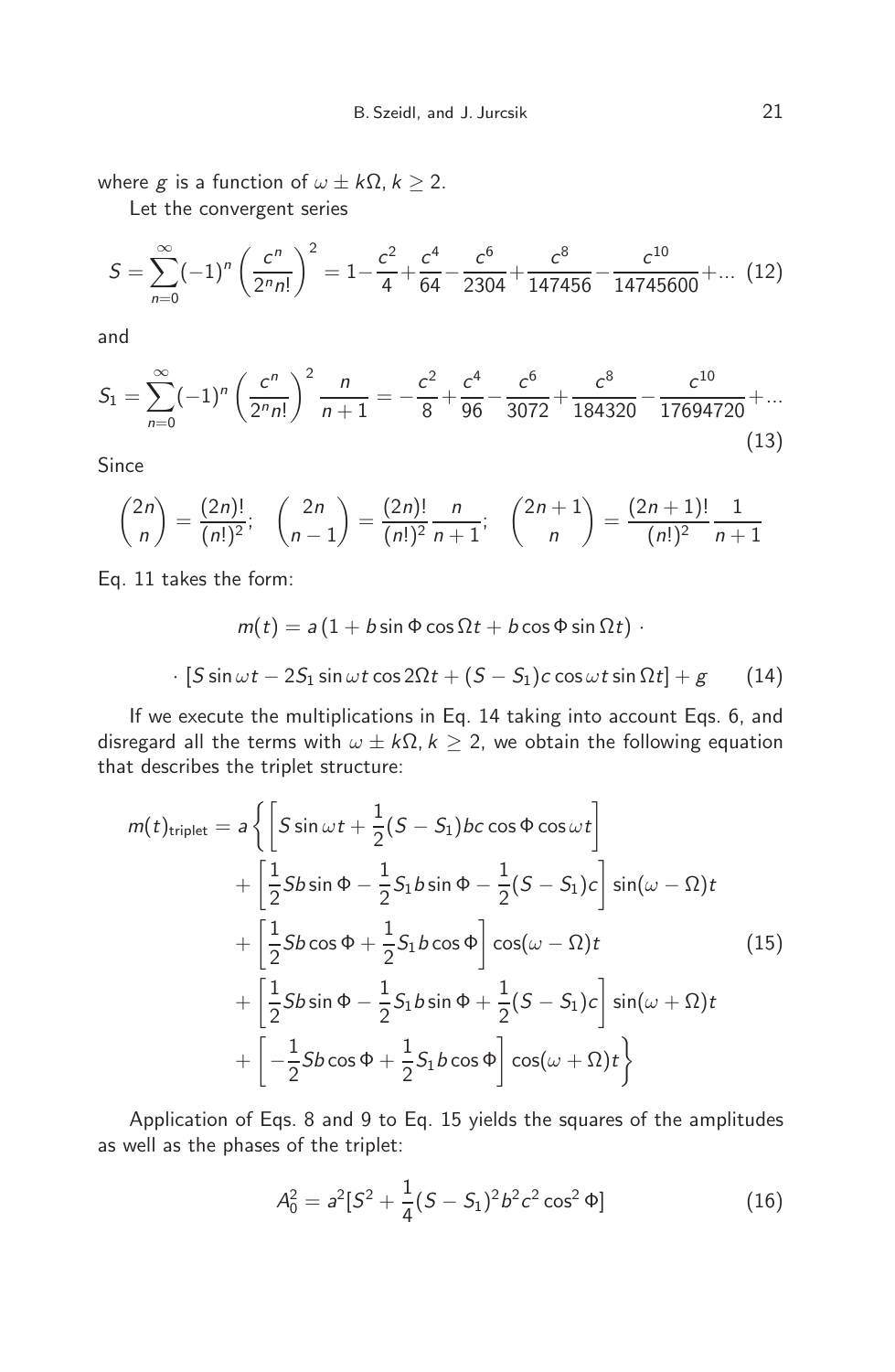22 The frequency spectrum of periodically modulated sinusoidal oscillation

$$
(A_1^+)^2 = a^2 \left[ \frac{1}{4} (S - S_1)^2 (b^2 + c^2 + 2bc \sin \Phi) + SS_1 b^2 \cos^2 \Phi \right]
$$
  

$$
(A_1^-)^2 = a^2 \left[ \frac{1}{4} (S - S_1)^2 (b^2 + c^2 - 2bc \sin \Phi) + SS_1 b^2 \cos^2 \Phi \right]
$$
 (17)

$$
\tan \chi_0 = \frac{1}{2} \frac{S - S_1}{S} bc \cos \Phi \tag{18}
$$

$$
\tan \chi_1^+ = -\frac{(S+S_1)b \cos \Phi}{(S-S_1)(b \sin \Phi + c)}
$$
  
\n
$$
\tan \chi_1^- = -\frac{(S+S_1)b \cos \Phi}{(S-S_1)(b \sin \Phi - c)}
$$
\n(19)

Note that an interesting relation exists for the power difference of the side frequencies:

$$
(A1+)2 - (A1-)2 = (S - S1)2 a2 bc sin  $\Phi$  (20)
$$

Eq. 20 shows that the asymmetry of the side frequency amplitudes depends basically on the phase difference between the amplitude and phase modulation components.

The amplitudes and phases of the subsequent frequencies of the multiplets can be derived in the same way. E.g., the final result for the side frequencies of the quintuplet  $(k = 2)$  is as follows. Let the convergent series

$$
S_2 = \sum_{n=0}^{\infty} (-1)^n \left(\frac{c^n}{2^n n!}\right)^2 \frac{n}{(n+1)(n+2)}
$$
  
=  $-\frac{c^2}{24} + \frac{c^4}{384} - \frac{c^6}{15360} + \frac{c^8}{1105920} - \frac{c^{10}}{123863040} + \dots$ 

then

$$
(A2+)2 = a2 \left[ S12 - \frac{1}{2} (S - S1 - S2) bc sin \Phi + \frac{1}{16} (S - S1 - S2)2 b2 c2 + \frac{1}{4} S2 (S - S1) b2 c2 cos2 \Phi \right]
$$

and

$$
(A_2^-)^2 = a^2 \left[ S_1^2 + \frac{1}{2} (S - S_1 - S_2) bc \sin \Phi + \frac{1}{16} (S - S_1 - S_2)^2 b^2 c^2 + \frac{1}{4} S_2 (S - S_1) b^2 c^2 \cos^2 \Phi \right]
$$

while

$$
\tan \chi_2^+ = \frac{(S - S_1 + S_2)bc \cos \Phi}{4S_1 - (S - S_1 - S_2)bc \sin \Phi}
$$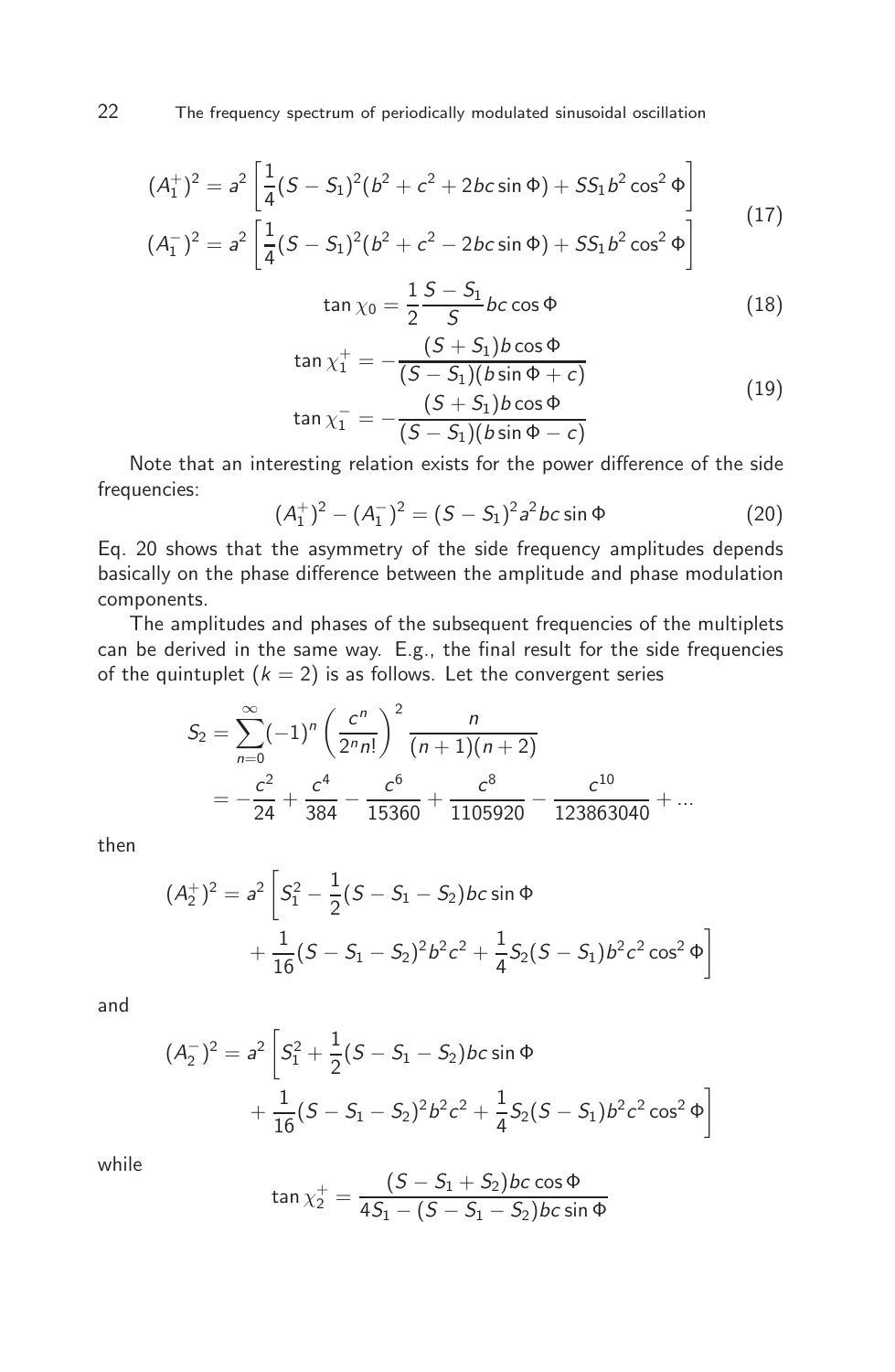$$
\tan \chi_2^- = \frac{(S - S_1 + S_2)bc \cos \Phi}{4S_1 + (S - S_1 - S_2)bc \sin \Phi}.
$$

Note again that the power difference of the frequency pair simply depends on sin Φ:

$$
(A2+)2 - (A2-)2 = -(S - S1 - S2)a2bc sin  $\Phi$ .
$$

#### 3. Discussion

In realistic cases, in Blazhko stars the harmonics of the fundamental frequency are also present in the oscillation and appear in the frequency spectrum. So the time history of the periodically modulated oscillation is described by the equation

$$
m(t) = \sum_{i=1}^{\infty} a_i \left[ 1 + b_i \sin \left( \Omega t + \Phi_i \right) \right] \sin \left[ i \omega t + c_i \sin \Omega t \right]. \tag{21}
$$

In the previous section we confined ourselves to the fundamental frequency. The same deduction is, however, valid and true for the harmonics, simply  $\omega$ should be replaced by  $i\omega$ . Therefore, we conclude that the frequency spectrum of any periodically modulated periodic oscillation i.e. the light curve of Blazhko stars is the infinite series of the multiplets of the fundamental frequency and its harmonics:

$$
m(t) = \sum_{i=1}^{\infty} A_{i0} \sin(i\omega t + \chi_{i0}) + \sum_{i=1}^{\infty} \sum_{j=1}^{\infty} A_{ij}^{+} \sin\left[(i\omega + j\Omega)t + \chi_{ij}^{+}\right] + \sum_{i=1}^{\infty} \sum_{j=1}^{\infty} A_{ij}^{-} \sin\left[(i\omega - j\Omega)t + \chi_{ij}^{-}\right]
$$
\n(22)

We also note here that, if the sums in Eq. 22 start from  $i = 0$ , then this description gives a natural ground to the appearance of  $A_{00}$ , and frequencies at *jf<sub>m</sub>*, which correspond to an arbitrary zero point of the scale, and the modulation frequency and its harmonics, respectively. Although the appearance of  $f_m$  (and perhaps  $2f_m$ ) is hardly (if at all) discernible in most of the observed frequency spectra of Blazhko stars, in accurate, extended data the modulation frequency can be always detected with very small amplitude. This is most probably due to the fact that the star's physical parameters (e.g. mean luminosity, temperature) change only weakly during the Blazhko cycle (Jurcsik et al. 2009a, 2009b).

A priori there is no definite connection between the parameters of the modulation. The rough constancy of the phase differences and the systematic behaviour of the amplitudes of the triplet components with increasing orders *i*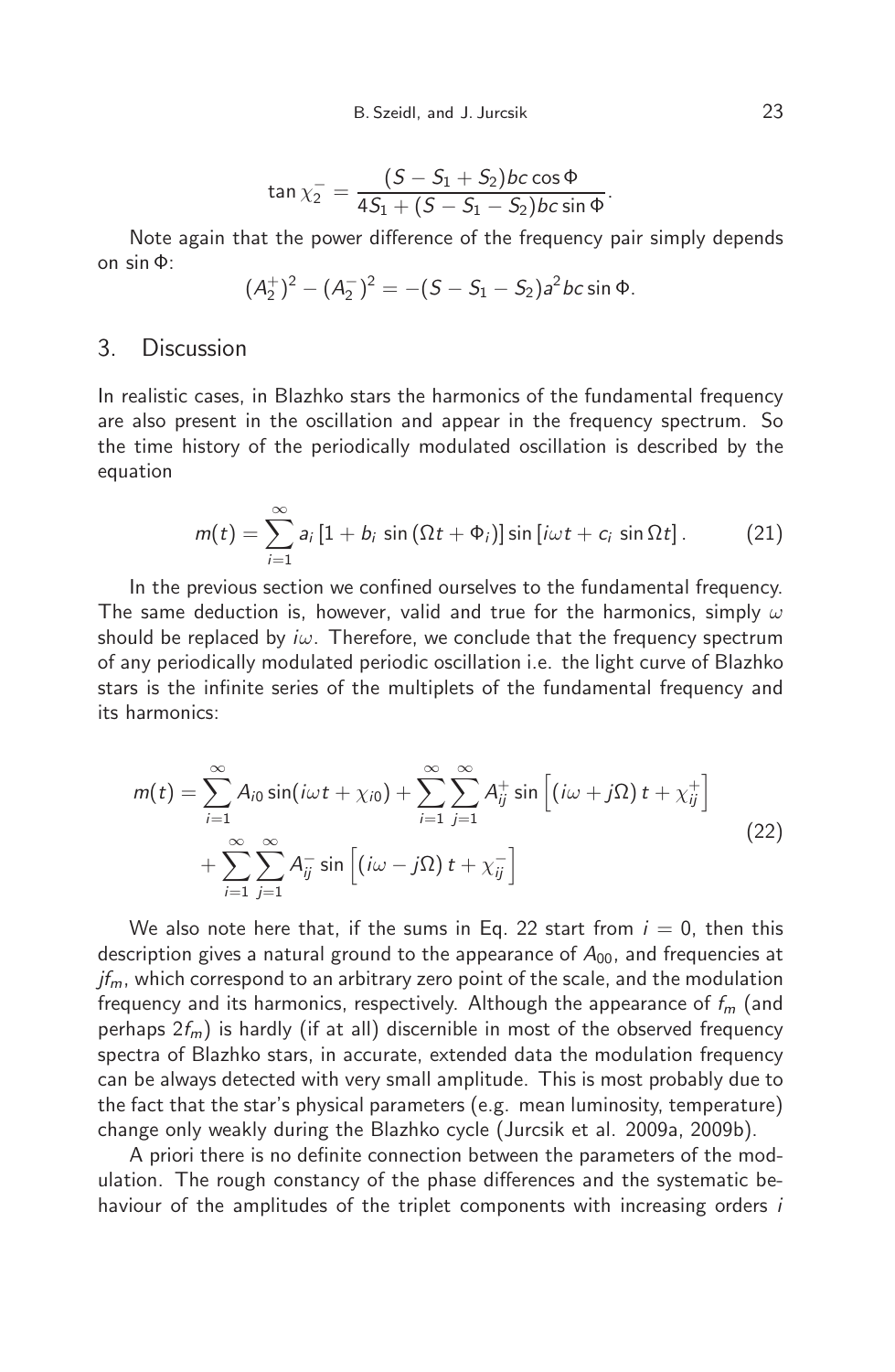

Figure 1: Variations of the *S* (dots), *S*<sub>1</sub> (circles) sums and their combination term (crosses) which define the amplitude decrease of the  $f<sub>0</sub>$  frequency component with increasing phase modulation amplitude, *c*.

(see Fig. 10 in Jurcsik et al. 2009a) suggests, however, the existence of some connection between them. If we suppose that *b*, *c* and Φ are unique parameters of the modulation in the different harmonic orders then  $A^{+/-}_{ij}$  and  $\chi^{+/-}_{ij}$ would depend only on *a*<sup>i</sup> . In this case the side frequencies of the different order pulsation components would naturally have some common properties.

In all probability the amplitudes of the *if*<sup>0</sup> frequencies in the spectrum of modulated light curves run more or less similarly to that of the single periodic RR Lyraes. It should, however, be noted that according to Eq. 16,  $a^2[S^2 +]$  $(S - S_1)^2 c^2 / 4]$  is an upper limit  $(b = 1, \Phi = 0)$  for the amplitude of  $f_0$ , i.e.,  $A_0/a = 1$  only if the modulation is pure amplitude modulation ( $c = 0$ ). Any phase modulation component lowers the amplitude of the  $f_0$  frequency. Fig. 1 shows the dependence of *S*, *S*<sup>1</sup> and the upper limit of the amplitude reduction factor  $(S^2+(S-S_1)^2c^2/4)$  on  $c$ , using  $f_0=2.1925$  c/d oscillation frequency, corresponding to the pulsation frequency of DM Cyg. The phase modulation lowers the amplitudes of the harmonic components, too,  $(A_{i0}/a_i < 1$  if  $c_i > 0$ ) as E.q. 16 also holds for the frequencies  $\omega = i\omega$ .

As mentioned above, the accurate and well-distributed (over both frequencies *f*<sup>0</sup> and *f*m) observations of Blazhko stars clearly show the multiplet structure around the fundamental mode frequency and its harmonics in their Fourier spec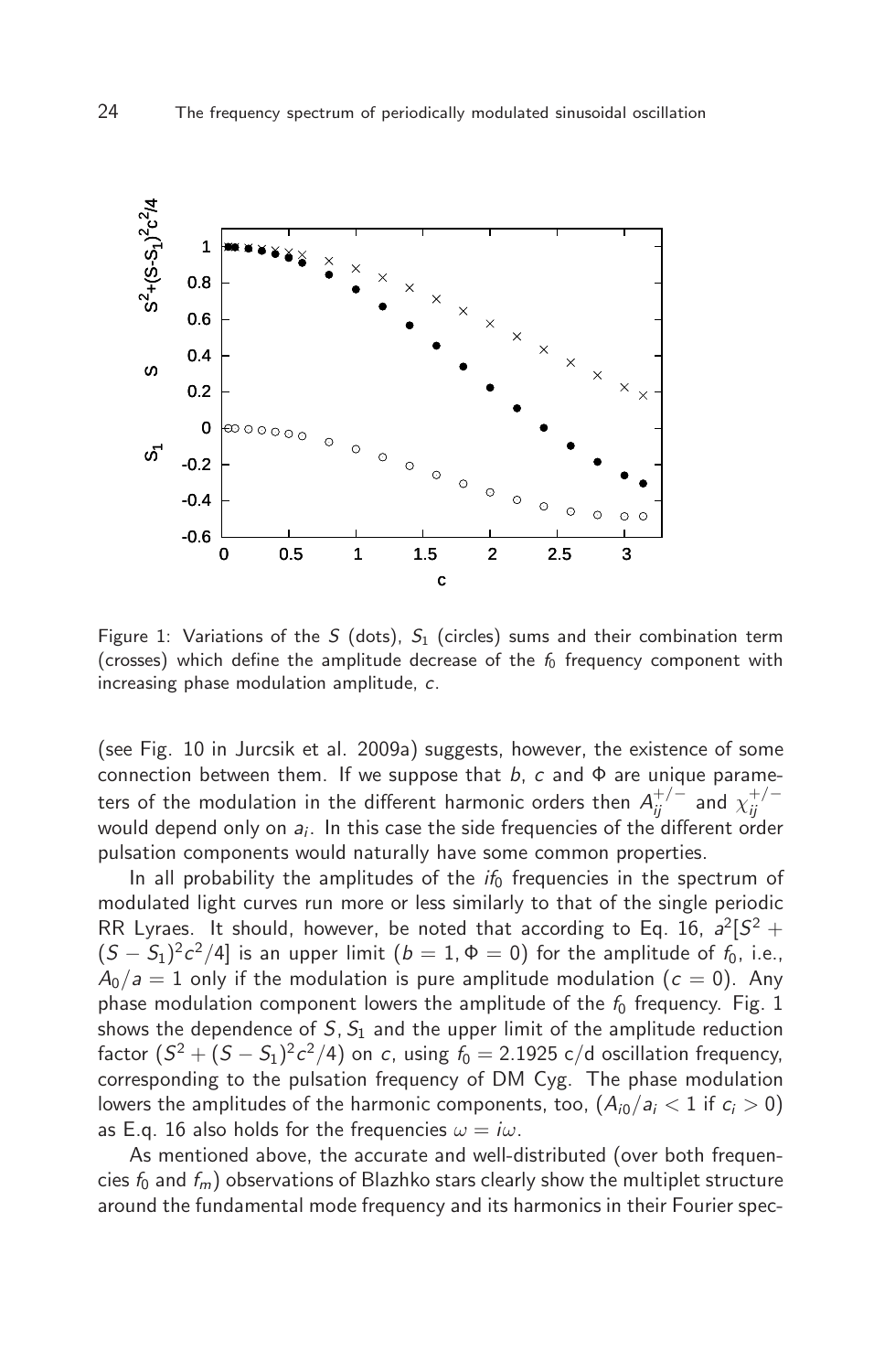trum (Jurcsik et al. 2008, Kolenberg et al. 2009). The question arises why the triplet is a striking feature while the higher multiplets are hardly perceptible in the frequency spectrum of a Blazhko star.



Figure 2: Amplitude decrease of the multiplet components in the different orders of the modulation. Artificial datasets were generated for different values of *c* (0.1, 0.5, 1.0) according to Eq. 3 using  $a = 1$ ,  $b = 0.1$  and  $\Phi = 72^\circ$  values and  $\hat{b}_0$ ,  $f_m$ frequencies of DM Cyg. The phase modulation with  $c = 1$  amplitude corresponds to full amplitude of the phase modulation slightly less than 1/3 of the main period which is substantially larger than the amplitude of the phase modulation observed in Blazhko stars, which is typically about  $0.1 - 0.2$  pulsation phase. Even in the  $c = 1$ simulations the amplitudes of the higher order modulation components ( $f_0 \pm k f_m$ ,  $k \geq 3$ ) are neglectably small.

Although the formulae of the amplitudes of the multiplets can be exactly derived as it was shown in the previous section, they are fairly complicated expressions (besides the outlined procedure is too laborious). Their behaviour can be, however, easily studied through the Fourier analysis of synthetic light curves. As examples, Figs. 2, 3 and Table 1 show the amplitudes of subsequent multiplets of the frequency spectra of Eq. 2 at different choice of the modulation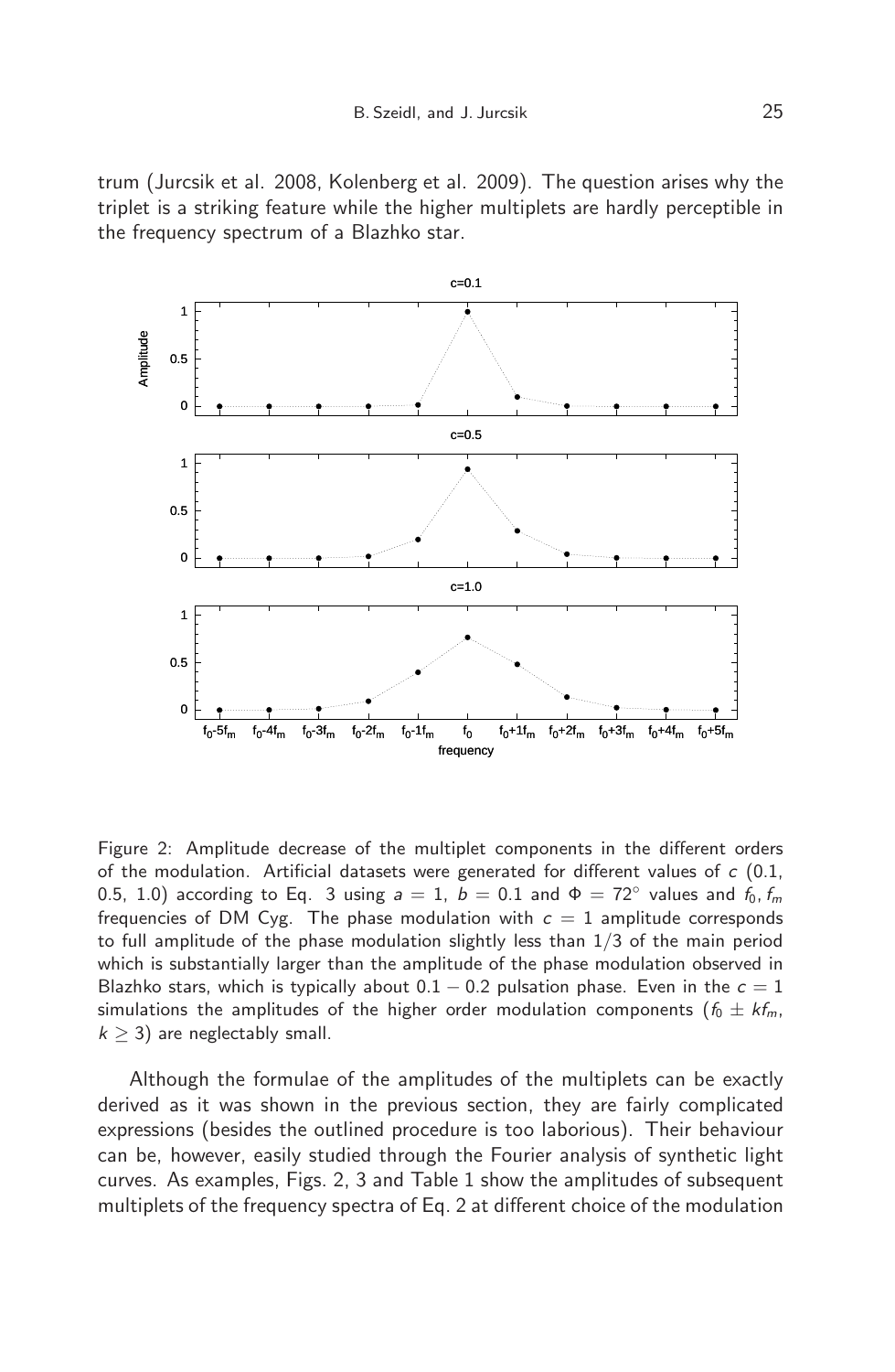| Table 1: Amplitudes of the frequency multiplets appearing in the Fourier spectrum of     |
|------------------------------------------------------------------------------------------|
| amplitude and phase modulated sinusoidal signal according to Eq. 2 using $a = 1$ , $b =$ |
| 0.1, $c = 0.5$ parameters for different $\Phi$ values.                                   |

| $\overline{\Phi}$ | $f_0 - 5f_m$ | $f_0 - 4f_m$ | $f_0-3f_m$   | $f_0 - 2f_m$ | $f_0 - f_m$ | $f_{0}$  |  |
|-------------------|--------------|--------------|--------------|--------------|-------------|----------|--|
| $36^\circ$        | 0.000007     | 0.000134     | 0.002067     | 0.025337     | 0.216919    | 0.938674 |  |
| $72^{\circ}$      | 0.000003     | 0.000055     | 0.001197     | 0.019320     | 0.196687    | 0.938500 |  |
| $90^\circ$        | 0.000000     | 0.000032     | 0.001025     | 0.018363     | 0.193815    | 0.938470 |  |
|                   |              |              |              |              |             |          |  |
| $\Phi$            | $f_0 + 5f_m$ | $f_0 + 4f_m$ | $f_0 + 3f_m$ | $f_0 + 2f_m$ | $f_0 + f_m$ |          |  |
| $36^\circ$        | 0.000014     | 0.000258     | 0.003680     | 0.039023     | 0.273228    |          |  |
| $72^{\circ}$      | 0.000016     | 0.000286     | 0.004054     | 0.042408     | 0.288692    |          |  |
| $90^{\circ}$      | 0.000016     | 0.000289     | 0.004102     | 0.042845     | 0.290722    |          |  |

parameters. The striking feature is that the amplitudes of the subsequent frequencies on both sides of the fundamental frequency approach zero rapidly. The degree of the decrease depends on the parameter of the phase modulation *c*, the weaker the phase modulation, the faster the amplitude decrease is. Even if the phase modulation has a high value,  $c = 1$ , the amplitude of the  $f_0 \pm 5f_m$ frequencies are more than three orders of magnitude less than the amplitude of  $f_0$  (see Fig 2). For a more realistic case e.g., with  $c = 0.5$  the amplitude difference between the first and fifth order modulation components is larger than four orders of magnitude as shown in Table 1. It is now clear that only the observational accuracy sets limit to the perception of higher multiplets in the frequency spectrum.

Another important implication of our results is that Eq. 20 proves that the power difference of the side frequencies in the triplet is the physically meaningful quantity to measure the asymmetry of the triplet instead of their amplitude ratios.

Our calculations have further serious and amazing consequences on the symmetry and asymmetry of the triplet components. It results also from Eq. 20 that the triplet will only be symmetrical if any of the quantities *b*, *c* or Φ equals to zero, or  $\Phi = \pi$ . If the quantities *b*, *c* and  $\Phi$  have appropriate numerical values, one of the amplitudes of the triplet side frequencies  $A_1^+$  or  $A_1^-$  may become zero. The only solution of the  $(A_1^+)^2 = 0$  or  $(A_1^-)^2 = 0$ second order equations (Eqs. 17) is  $b = c$  and  $\Phi = 3\pi/2$  or  $\Phi = \pi/2$ . In this case the spectrum of the modulated oscillation is doublet instead of triplet. As an instructive example Fig. 3 shows the amplitude changes of the frequencies as a function of  $\Phi$  for  $a = 1$ ,  $b = 0.1$  and  $c = 0.1, 0.5, 1.0$ . In Blazhko stars, usually there is a phase difference between the amplitude and phase modulation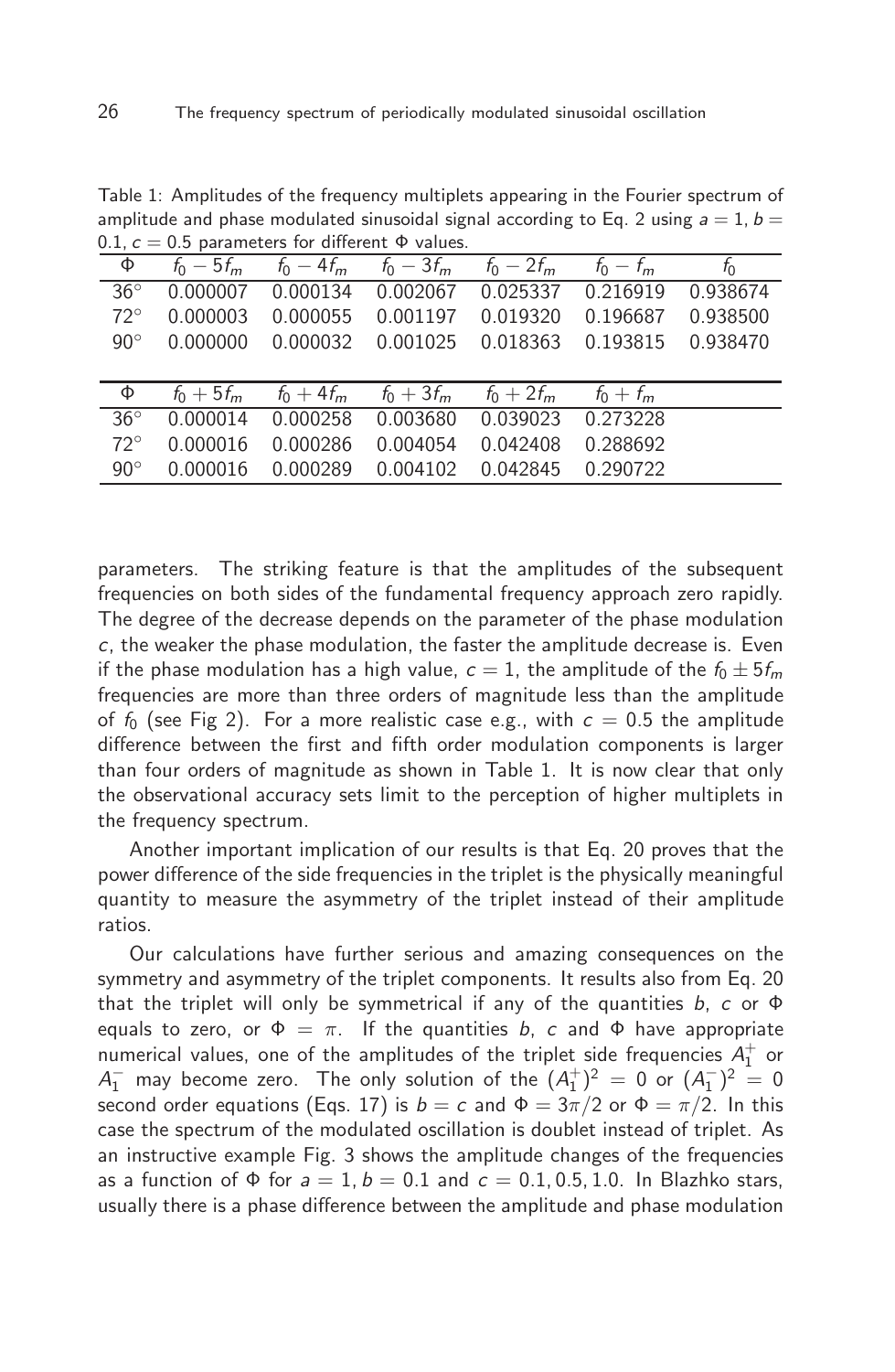

Figure 3: Amplitude variations of the multiplet frequency components of periodically amplitude and phase modulated sinusoidal signal as a function of Φ, the phase difference between the amplitude and phase modulation components.  $A_0$  ,  $A_1^{+/-}$  ,  $A_2^{+/-}$  ,  $A_3^{+/-}$  denote the amplitudes of the  $f_0$  ,  $f_0\pm f_m$ ,  $f_0\pm 2f_m$ , and  $f_0\pm 3f_m$ frequency components. The three panels show the results for different combinations of *b* and *c*, the amplitudes of the amplitude and phase modulations, respectively. Artificial datasets were generated using Eq. 2 with  $a = 1$  and  $f_0 = 2.3817$ ,  $f_m = 0.06043$  $c/d$  values corresponding to the pulsation and modulation frequencies of DM Cyg, and Fourier analysed in order to determine the amplitude values.

components (see e.g., Fig 8 in Jurcsik et al 2008, and Fig 3 in Jurcsik et al 2009a) and this explains why asymmetric triplets are detected in most of the cases.

Concerning the phases, from Eq. 18 it follows that if either  $b = 0$  or  $c = 0$ the phase of the oscillation is 0 or  $\pi$  (tan  $\chi_0 = 0$ ) if the initial epoch is chosen as described in the beginning of Sect. 1. When the modulation is pure phase modulation, then  $\tan\chi_1^- = \tan\chi_1^+ = 0$ , i.e.,  $\chi_1^-$ , and  $\chi_1^+$  are 0 or  $\pi$ . When the modulation is pure amplitude modulation, then Eq. 1 can be easily solved with appropriate choice of the initial epoch. If the initial epoch is chosen to fulfill  $\varphi_0 = 0$  and  $\varphi_1 = 0$ , i.e., it corresponds to the timing of both the mid rising branch of the amplitude modulation and the mid descending branch of the oscillation, the solution of Eq. 1 shows that  $\chi_1^- = \pi/2$  and  $\chi_1^+ = -\pi/2$ .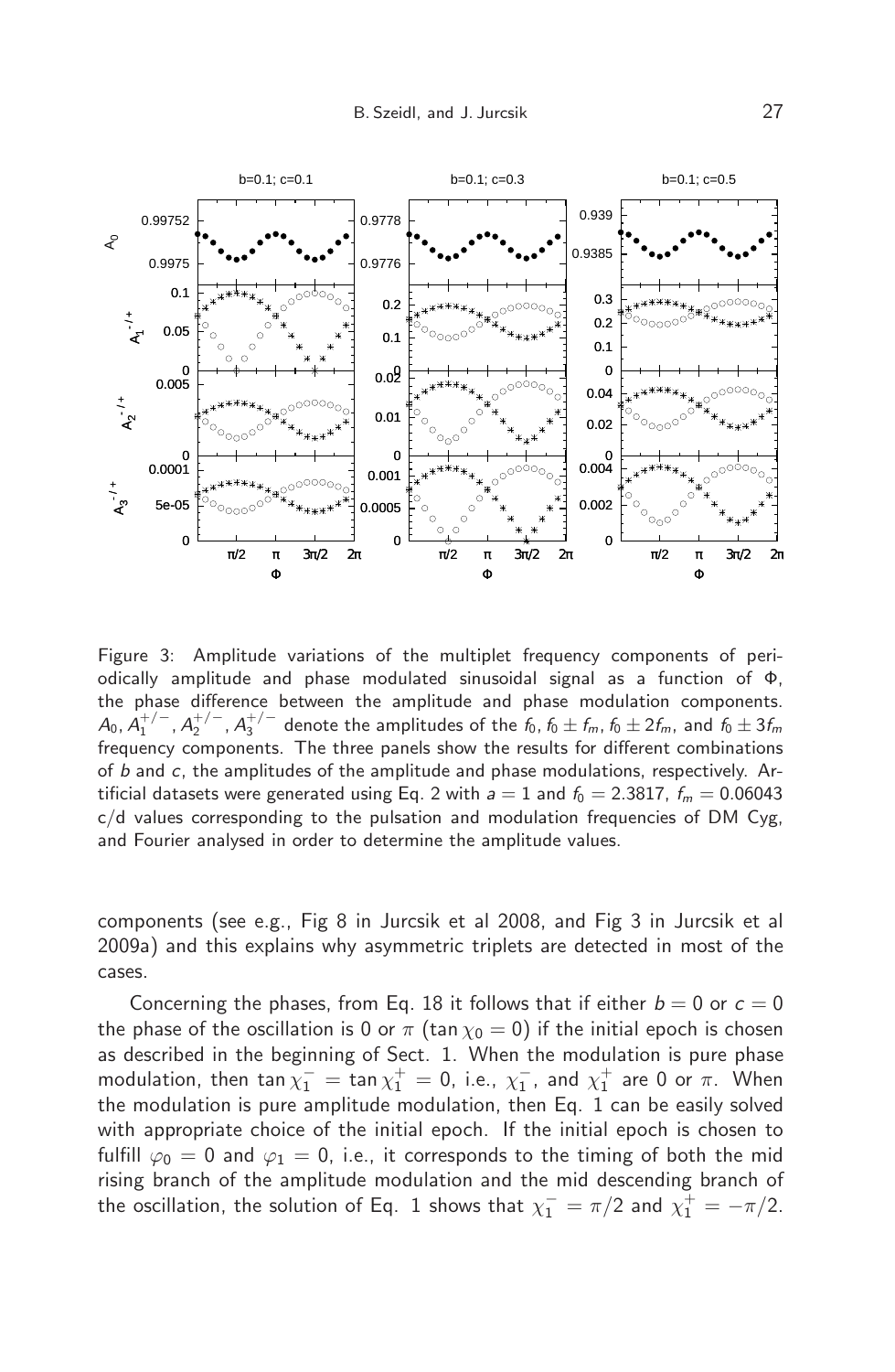Alternatively, if the initial epoch corresponds to the maximum phase of the amplitude modulation i.e.,  $\varphi_1 = \pi/2$ , then  $\chi_1^-=\chi_1^+=\chi_0$  fulfill.

Eq. 20 provides another interesting result. If  $0 < \Phi < \pi$ , then  $A_1^+ > A_1^$ and the plot that shows the amplitude of the light variation vs. phase shift of maximum light during the Blazhko cycle has anticlockwise progression, while in the case of  $-\pi < \Phi < 0$ ,  $A_1^+ < A_1^-$ , the progression is the opposite. In reality, of course, the situation is more complex because the modulations of the harmonic components may modify the picture.

### 4. Conclusions

The model of periodically modulated harmonic oscillation properly explains the main features of the frequency spectrum of Blazhko RR Lyrae stars. It predicts the infinite multiplet systems around the fundamental frequency and its harmonics, accounts for the often detected asymmetry of the amplitudes of the side frequency pairs in the triplets (quintuplets) and for the rapid decrease of the amplitudes of the multiplets with increasing orders.

Our results also indicate that the suggested classification schemes of Blazhko stars based on their frequency spectrum (Alcock et al. 2003, Moskalik and Poretti 2003) are dubious. For example, the frequency doublets, which are generally interpreted with a nonradial frequency component close to the radial frequency, can naturally take its origin from amplitude and phase modulations of a single oscillation. Our analysis also shows that the asymmetry of the triplets are a natural consequence of the mixture of amplitude and phase modulations. We thus conclude that the occurrence of multiplets does not necessarily imply the presence of more than a single oscillation, and prefers those physical models which connect the phenomenon to one modulation frequency,  $f_m$ . Recently, Stothers (2006) proposed such a model for Blazhko RR Lyrae stars. In his model the cyclic changes in the strength of the envelope convection gives rise to the modulation of the periodic oscillation of these stars.

In the near future we plan further investigations to exploit the potential of this model and to find connections between the amplitudes and phase angles in the frequency spectrum. We also plan to carry out a more profound comparison with observational facts.

Acknowledgments. We thank the referee, Katrien Kolenberg for her helpful comments. We are grateful to Adám Sódor for his help in preparing the manuscript. The financial support of OTKA grant T-068626 is acknowledged.